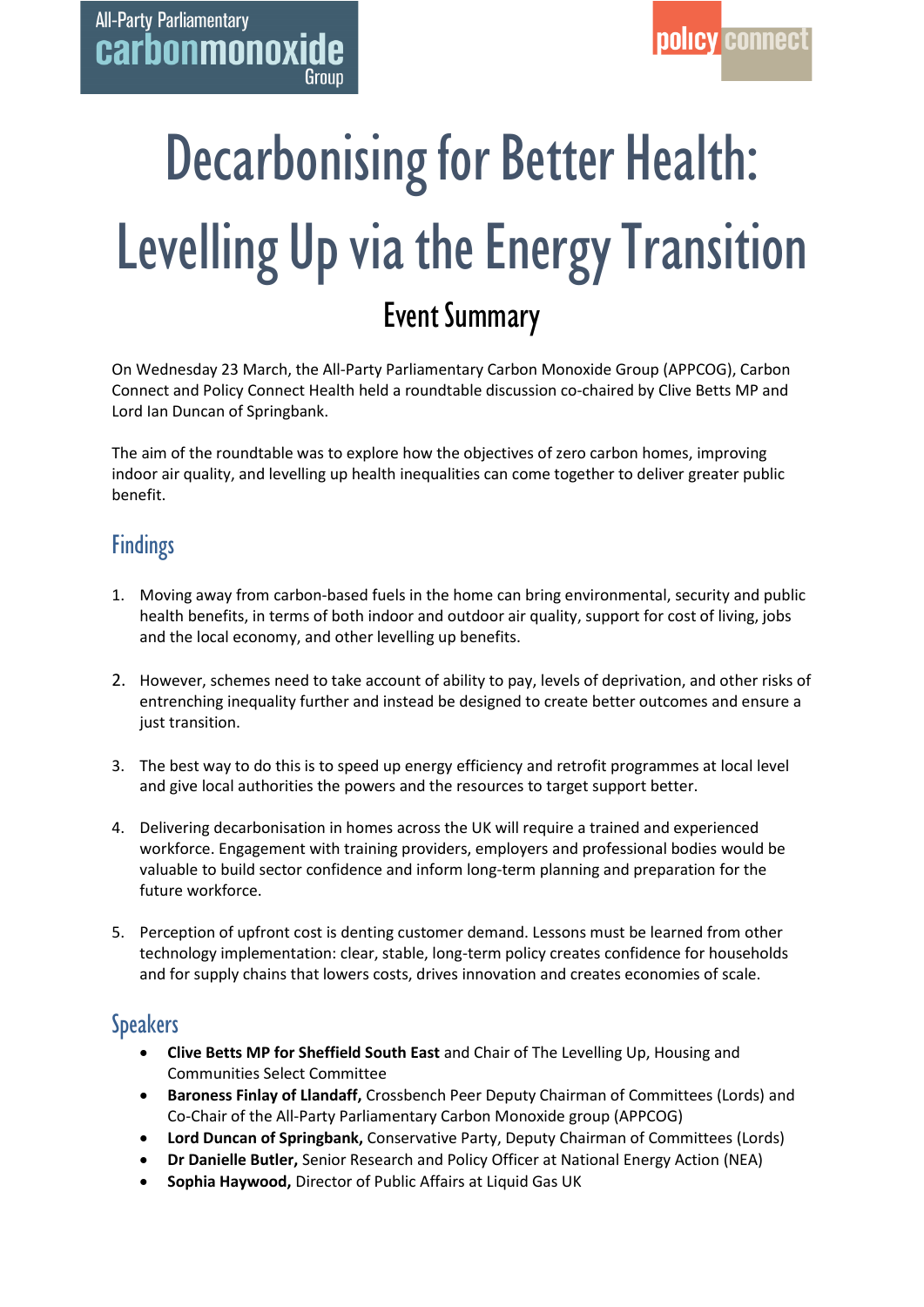- **Dan Meredith,** Senior Manager External Affairs, E.ON
- **Beatrice Barleon,** Head of Policy and Public Affairs at EngineeringUK

### Discussion Summary

**Clive Betts MP** opened the discussion. The Select Committee recently published a report on local government and the path to net zero<sup>1</sup>.

Public understanding of the way homes are heated is low. There is greater awareness of the role that electric vehicles can play in decarbonisation.

Mr Betts noted Russia's war on Ukraine and the range of challenges facing the UK's energy market at present. Decarbonisation can benefit the UK in terms of public health, indoor air quality, climate change and energy security.

#### Fuel poverty embeds health inequality

**Baroness Finlay of Llandaff** commented that decarbonising our homes can benefit indoor air quality and reduce the risk of carbon monoxide poisoning. Carbon monoxide has been known for some time as a deadly gas.

However, recent research has shown the damage that sub-lethal (or 'low level') carbon monoxide exposure can cause to our health, at every age and income level. Those in fuel poverty are at increased risk of exposure to carbon monoxide – although it is an issue which can affect anyone.

Ventilation in homes is important to maintain air quality and prevent carbon monoxide building up. This must be considered when designing and installing energy efficiency measures, for example, measures that aim to block draughts and seal up homes. As future constructions are planned, breathable building materials can play a vital role in maintaining air quality while retaining energy efficiency.

**Lord Duncan of Springbank** said that poverty and health are inextricably linked. The cost of living will increase in the short term and the effects of this will be felt disproportionately among those already suffering from fuel or energy poverty. How can we improve the quality of life of those most affected while also embracing a costly net zero transition?

**Dr Danielle Butler** argued that addressing fuel poverty and reaching net zero are necessarily linked, as there is no route to net zero that does not travel through each home. This must be achieved in a fair and affordable way through investing in energy efficiency measures, while considering indoor air quality, including levels of carbon monoxide.

In the heating of homes, priority should be given to energy efficiency, with a focus not just on carbon benefits but also the health benefits. Warmer homes provide comfort to people's lives, reducing illnesses caused by cold and damp environments.

<sup>&</sup>lt;sup>1</sup> Fifth Report - Local government and the path to net zero, October 2021: <https://committees.parliament.uk/work/1081/local-government-and-the-path-to-net-zero/publications/>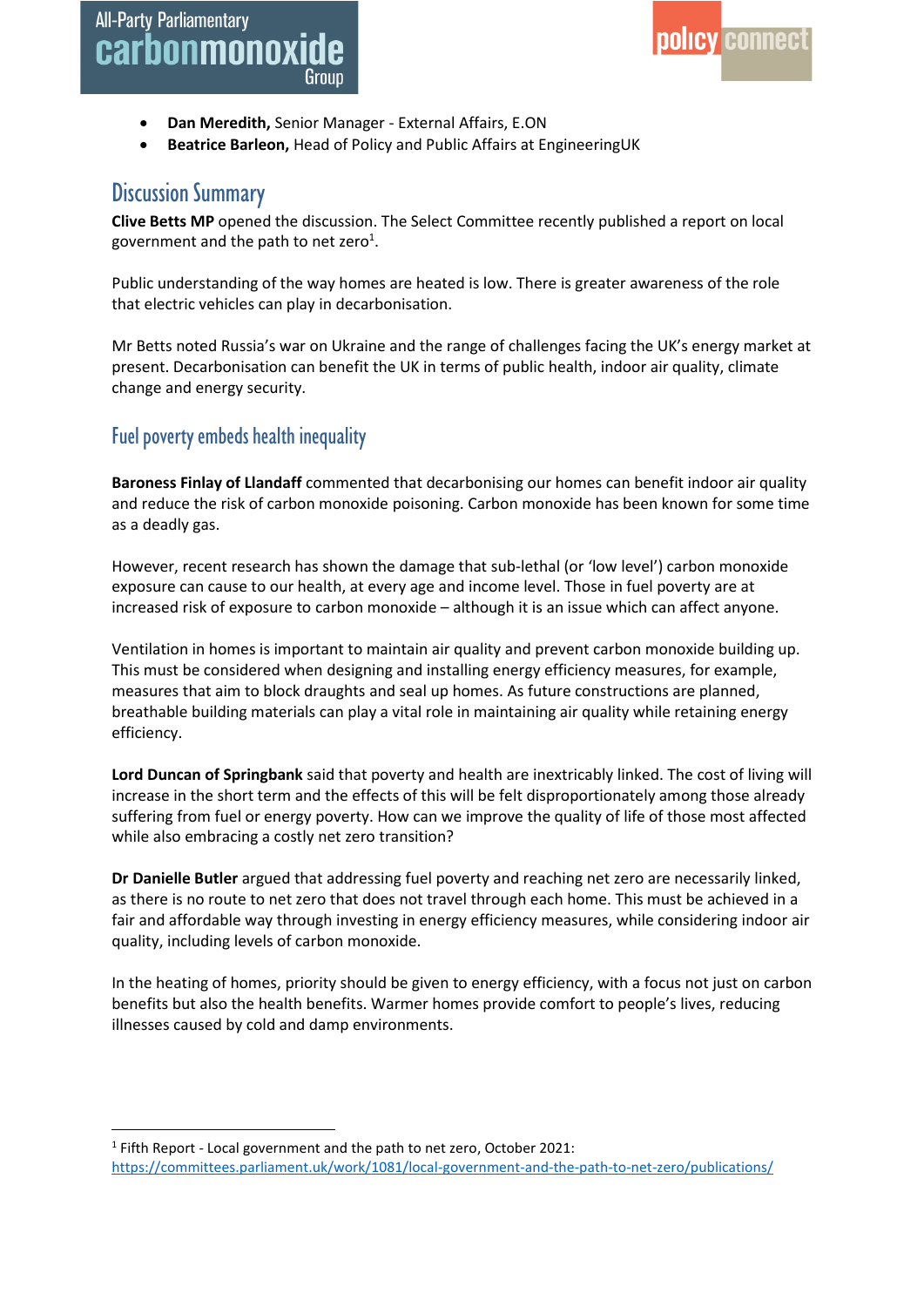This ensures people can be productive at work, stay fit and save money. As the energy transition progresses, moving away from fossil fuels as a heating source will reduce the risk of carbon monoxide exposure.

**Sophia Haywood** said that the debate around decarbonising homes must also address rural areas where homes are often off-grid. A mixed technology approach for off-grid properties would give people greater choice for their homes to meet net zero within their budget.

There is also a clear need for the government to engage meaningfully with rural households in decarbonising their homes and ensure a just transition. Sophia warned this policy area is falling through the gaps. For example, off-grid homes were not adequately supported by the Boiler Upgrade Scheme.

Sophia commented that hybrid technology can play a key role in the path to net zero and in off-grid areas where a mix of heat pumps with LPG (Liquid Petroleum Gas) and bioLPG can decarbonise homes. She noted the Climate Change Committee modelled off-grid hybrids using bioLPG in their Net Zero Technical Report. The transition to net zero will involve huge costs and it is still unclear where these will fall. Taking a mixed technology approach to decarbonisation can be more achievable and save money. Supply chain capability and access to skills are key factors to consider.

**Dan Meredith** argued that improved energy efficiency measures are the most effective way to reduce dependency on natural gas. Industry knows how to make energy efficiency schemes that work and deliver at scale.

Improved energy efficiency is also healthy and better for people. People living in warmer homes will live there for longer. Colder homes mean people sometimes block off certain rooms which reduces air flow, leading to increases in damp and risk of health-related issues.

E.ON have launched a project with the UK Research Council looking at healthy homes and energy efficiency, taking a 'whole house' approach. There is a link between having a home that is not energy efficient, a lower income and being less likely to have a job. Investment in improving energy efficiency in these homes represents a huge levelling up opportunity, which can be facilitated by the Energy Company Obligation (ECO)<sup>2</sup>.

#### Supporting high-risk and low-incomegroups in a 'just transition'away from carbon

**Lord Duncan of Springbank** said that the greatest challenge any government will face will be in ensuring a just transition in managing resources and energy. The Spring Statement announcement to cut fuel duty for petrol and diesel by 5p per litre until next year is a helpful intervention in addressing the challenges for those facing fuel poverty, but this does not meet the bigger challenge of keeping homes warm and healthy.

If people are faced with high up-front costs to replace their boilers with low carbon heating, they are unlikely to do so unless their boiler is broken and must be replaced. He said that many people may put off decisions to decarbonise their homes.

**Dr Danielle Butler** said that there needs to be meaningful engagement between householders and local advice services to ensure a just transition. There are economic and social benefits to improving homes through retrofitting.

<sup>&</sup>lt;sup>2</sup> Ofgem information on the ECO: [Energy Company Obligation \(ECO\) | Ofgem](https://www.ofgem.gov.uk/environmental-and-social-schemes/energy-company-obligation-eco)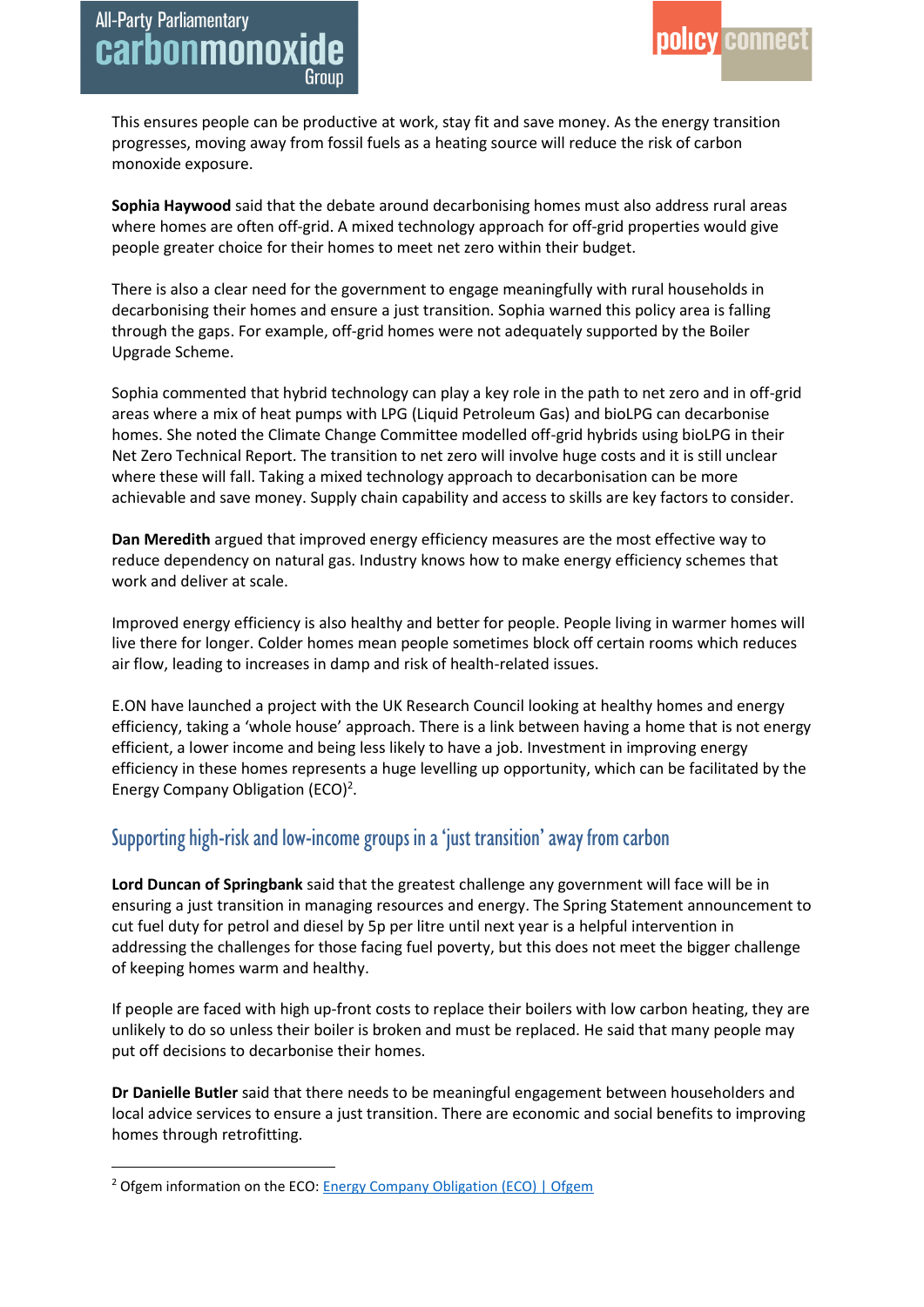If we had better insulated homes, we would all be better protected from volatile energy markets. This is especially important in the short term as fuel poverty will rise by almost 50% in the next six months, a rise from 4.5 million households to 6.5 million households. Retrofitting reduces energy loss and minimises energy costs to the household.

**Dan Meredith** argued that initial investment in heating technologies will make costs go down progressively over time for consumers. He referenced the renewable energy 'revolution' 20 years ago where similar conversations took place about the inefficiency and expensive costs of wind farms and solar energy which are now supported by most parliamentarians and are the cheapest forms of energy today.

Since 2005, the average use of gas in homes has dropped by about a third, and electricity has dropped by about a quarter. As energy costs are now rising, the impact across the population, not just on those at risk of fuel poverty, will be severe.

There has been too much 'boom and bust' in renewable heating grant schemes. Business confidence has been undermined by a lack of long-term commitment from government. Lessons must be learnt from past policy failures to improve energy efficiency in homes. The government cannot let shortterm issues get in the way of long-term solutions.

There is a need to make sure public funding via schemes and grants is accessible to those most in need to achieve a just transition.

#### Local delivery: skills, supply, accessibility, assessment and planning

**Clive Betts MP** commented that local authorities have a key role to play in decarbonising homes, but they are hindered by the uncertainty of long-term funding arrangements.

**Dan Meredith** said that there should be building and renovation passports for domestic properties, providing detailed information on what is needed to decarbonise homes and how to achieve it.

On energy efficiency measures, more public money must be committed. Local councils must also work with energy companies in identifying those people most in need of decarbonising their homes and delivering the appropriate measures required. There is also a levelling-up opportunity in decarbonising homes by providing skilled jobs.

**Lord Duncan** noted the long-term funding of local authorities has not been resolved and there is a feeling that central government can be suspicious of local government. He argues if we are expecting local government to do more in the effort to decarbonise homes, there needs to be a different funding settlement.

**Dr Danielle Butler** stated that the role of local advice and support is important as this involves faceto-face interaction between homeowners and those who have knowledge of schemes to decarbonise people's homes.

**Beatrice Barleon** said it is vital to think about equipping the next generation of engineers with the skills necessary to support the decarbonisation of homes. There need to be clear pathways to these jobs, but the stop-start nature in installing heating technology makes it difficult to define and predict what skills are needed.